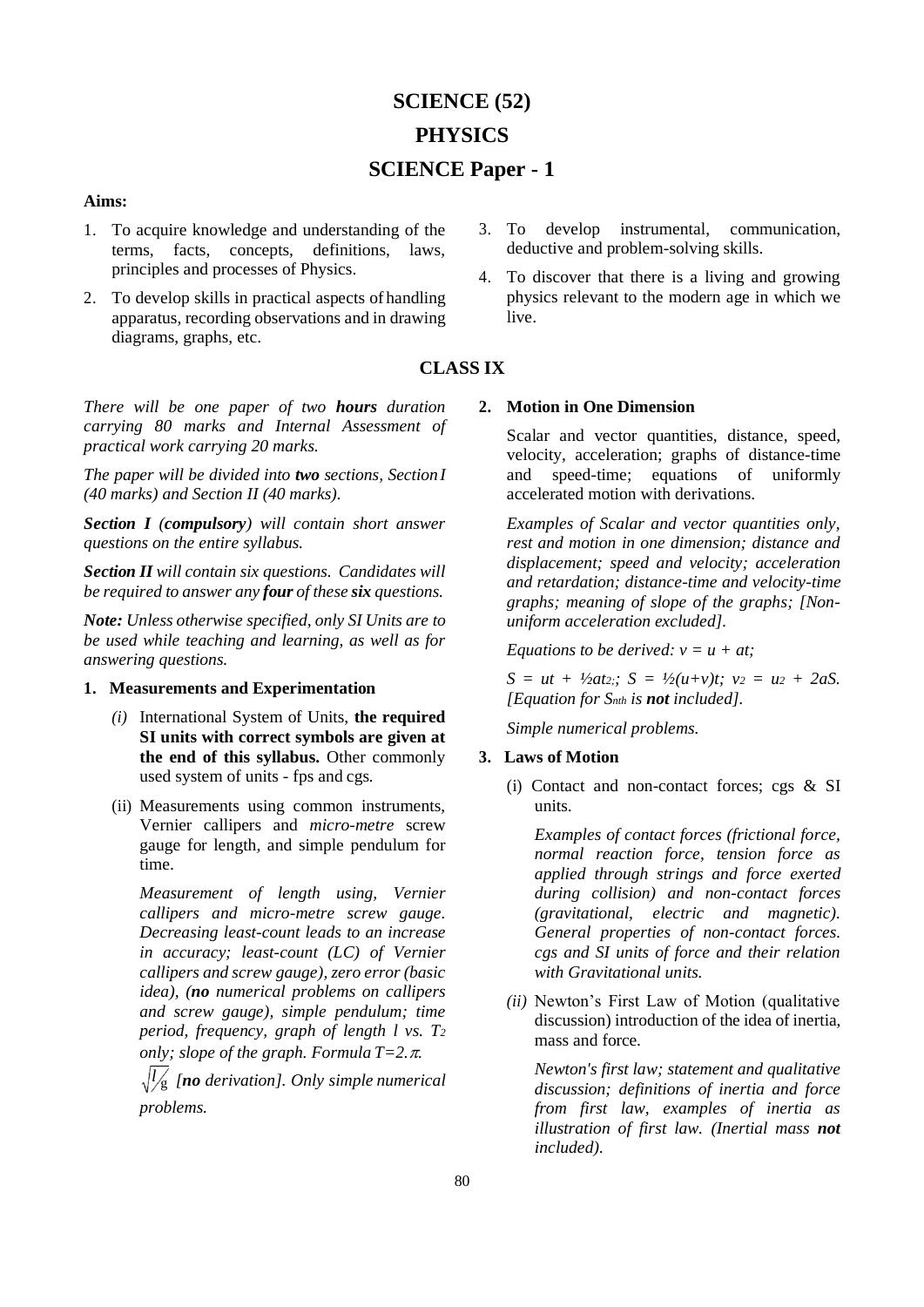(iii)Newton's Second Law of Motion (including **F**=ma); weight and mass.

*Detailed study of the second law. Linear momentum, p = mv; change in momentum*  $\Delta p = \Delta (mv) = m \Delta v$  for mass remaining *constant, rate of change of momentum;*

$$
\Delta p/\Delta t = m\Delta v/\Delta t = ma \text{ or}
$$

$$
\left\{\frac{p_2 - p_1}{t}\right\} = \frac{mv - mu}{t} = \frac{m(v - u)}{t} = ma \},
$$

*Simple numerical problems combining*

 $F = \Delta p / \Delta t = ma$  and equations of motion. *Units of force - only cgs and SI.*

*(iv)* Newton's Third Law of Motion (qualitative discussion only); simple examples*.*

*Statement with qualitative discussion; examples of action - reaction pairs, (FBA and FAB); action and reaction always act on different bodies.*

(v) Gravitation

*Universal Law of Gravitation. ( Statement and equation) and its importance. Gravity, acceleration due to gravity, free fall. Weight and mass, Weight as force of gravity comparison of mass and weight; gravitational units of force,* (*Simple numerical problems), (problems on variation of gravity excluded*)

## **4. Fluids**

*(i)* Change of pressure with depth (including the formula p=hg); Transmission of pressure in liquids; atmospheric pressure*.*

*Thrust and Pressure and their units; pressure exerted by a liquid column*  $p = h\rho g$ ; *simple daily life examples, (i) broadness of the base of a dam, (ii) Diver's suit etc. some consequences of*  $p = h\rho g$ *; transmission of pressure in liquids; Pascal's law; examples; atmospheric pressure; common manifestation and consequences.. Variations of pressure with altitude, (qualitative only); applications such as weather forecasting and altimeter. (Simple numerical problems)*

(ii) Buoyancy, Archimedes' Principle; floatation; relationship with density; relative density; determination of relative density of a solid.

*Buoyancy, upthrust (FB); definition; different cases, FB>, = or < weight W of the*

*body immersed; characteristic properties of upthrust; Archimedes' principle; explanation of cases where bodies with density*  $\rho$ , = *or* < *the density*  $\rho'$  *of the fluid in which it is immersed.*

*RD and Archimedes' principle. Experimental determination of RD of a solid and liquid denser than water. Floatation: principle of floatation; relation between the density of a floating body, density of the liquid in which it is floating and the fraction of volume of the body immersed;*  $(\rho_1/\rho_2 = V_2/V_1)$ ; apparent *weight of floating object; application to ship, submarine, iceberg, balloons, etc.*

*Simple numerical problems involving Archimedes' principle, buoyancy and floatation.*

# **5. Heat and Energy**

*(i)* Concepts of heat and temperature*.* 

*Heat as energy, SI unit – joule,*

*1 cal = 4.186 J exactly.*

*(ii) Anomalous expansion of water; graphs showing variation of volume and density of water with temperature in the 0 to 10 0C range. Hope's experiment and consequences of Anomalous expansion.*

(iii)Energy flow and its importance:

*Understanding the flow of energy as Linear and linking it with the laws of Thermodynamics- 'Energy is neither created nor destroyed' and 'No Energy transfer is 100% efficient.*

(iv) Energy sources.

*Solar, wind, water and nuclear energy (only qualitative discussion of steps to produce electricity). Renewable versus nonrenewable sources (elementary ideas with example).*

*Renewable energy: biogas, solar energy, wind energy, energy from falling of water, run-of-the river schemes, energy fromwaste, tidal energy, etc. Issues of economic viability and ability to meet demands.*

*Non-renewable energy – coal, oil, natural gas. Inequitable use of energy in urban and rural areas. Use of hydro electrical powers for light and tube wells.*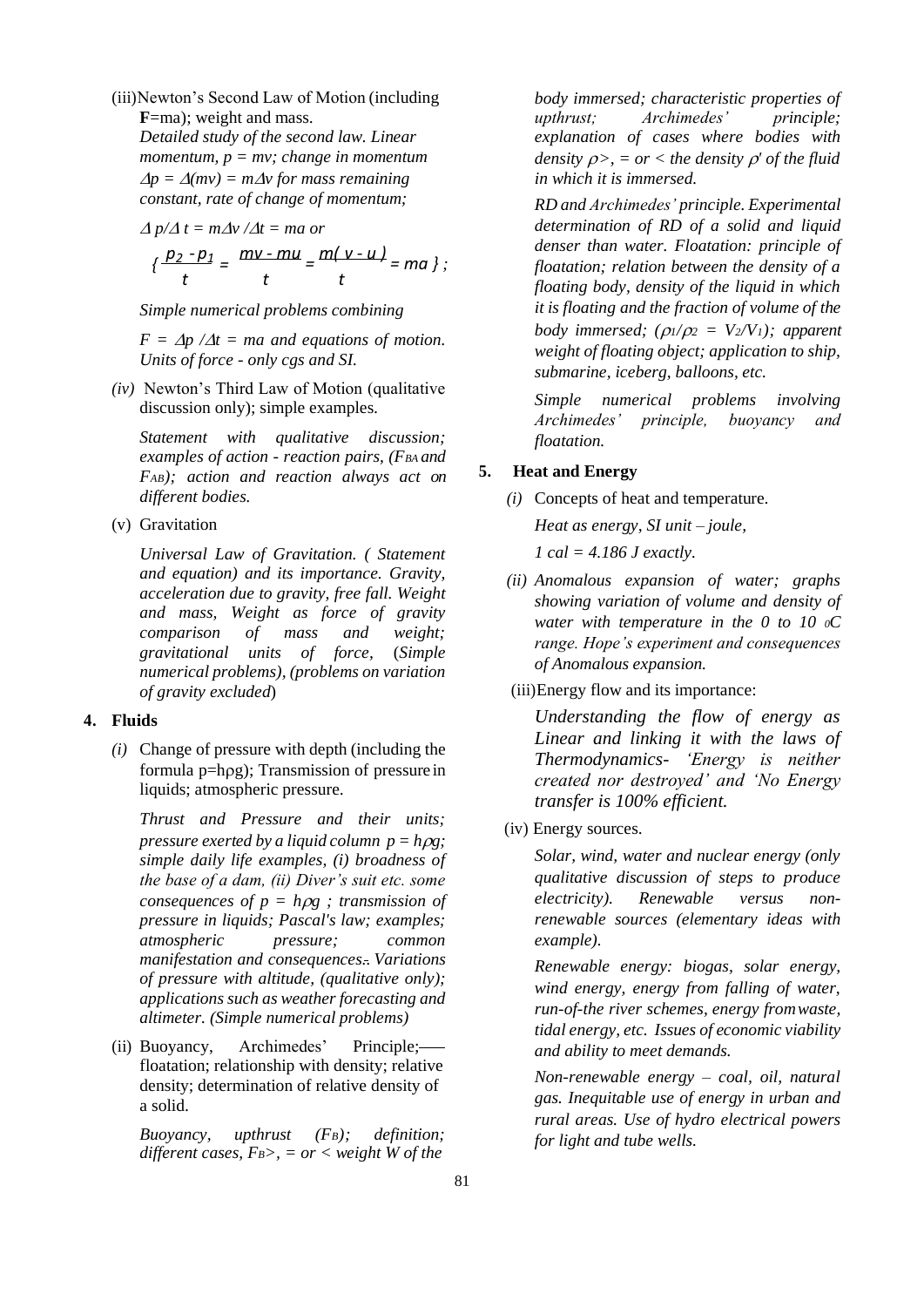(v) Global warming and Green House effect:

*Meaning, causes and impact on the life on earth. Projections for the future; what needs to be done.*

*Energy degradation – meaning and examples.*

# **6. Light**

(i) Reflection of light; images formed by a pair of parallel and perpendicular plane mirrors; .

*Laws of reflection; experimental verification; characteristics of images formed in a pair of mirrors, (a) parallel and (b) perpendicular to each other; uses of plane mirrors*.

(ii) Spherical mirrors; characteristics of image formed by these mirrors. Uses of concave and convex mirrors. (Only simple direct ray diagrams are required).

*Brief introduction to spherical mirrors concave and convex mirrors, centre and radius of curvature, pole and principal axis, focus and focal length; location of images from ray diagram for various positions of a small linear object on the principal axis of concave and convex mirrors; characteristics of images.*

*f = R/2 (without proof); sign convention and direct numerical problems using the mirror formulae are included. (Derivation of formulae not required)*

*Uses of spherical mirrors.*

*Scale drawing or graphical representation of ray diagrams not required.*

# **7. Sound**

(i) Nature of Sound waves. Requirement of a medium for sound waves to travel; propagation and speed in different media; comparison with speed of light.

*Sound propagation, terms – frequency (f), wavelength* ( $\lambda$ ), *velocity* ( $V$ ), *relation*  $V = f\lambda$ . *(Simple numerical problems) effect of different factors on the speed of sound; comparison of speed of sound with speed of light; consequences of the large difference in these speeds in air; thunder and lightning*.

(ii) asonic, sonic, ultrasonic f*requencies* and their applications.

*Elementary ideas and simple* 

*applications only. Difference between ultrasonic and supersonic.*

## **8. Electricity and Magnetism**

(i) Simple electric circuit using an electric cell and a bulb to introduce the idea of current (including its relationship to charge); potential difference; insulators and conductors; closed and open circuits; direction of current (electron flow and conventional)

*Current Electricity: brief introduction of sources of direct current - cells, accumulators (construction, working and equations excluded); Electric current as the rate of flow of electric charge (direction of current - conventional and electronic), symbols used in circuit diagrams. Detection of current by Galvanometer or ammeter (functioning of the meters not to be introduced). Idea of electric circuit by using cell, key, resistance wire/resistance box/rheostat, qualitatively.; elementary idea about work done in transferring charge through a conductor wire; potential difference*  $V = W/q$ .

*(No derivation of formula) simple numerical problems.*

*Social initiatives: Improving efficiency of existing technologies and introducing new eco-friendly technologies. Creating awareness and building trends of sensitive use of resources and products, e.g. reduced use of electricity.*

(ii) Induced magnetism, Magnetic field of earth. Neutral points in magnetic fields.

*Magnetism: magnetism induced by bar magnets on magnetic materials; induction precedes attraction; lines of magnetic field and their properties; evidences of existence of earth's magnetic field, magnetic compass. Uniform magnetic field of earth and nonuniform field of a bar magnet placed along magnetic north-south; neutral point; properties of magnetic field lines*.

(iii) Introduction of electromagnet and its uses.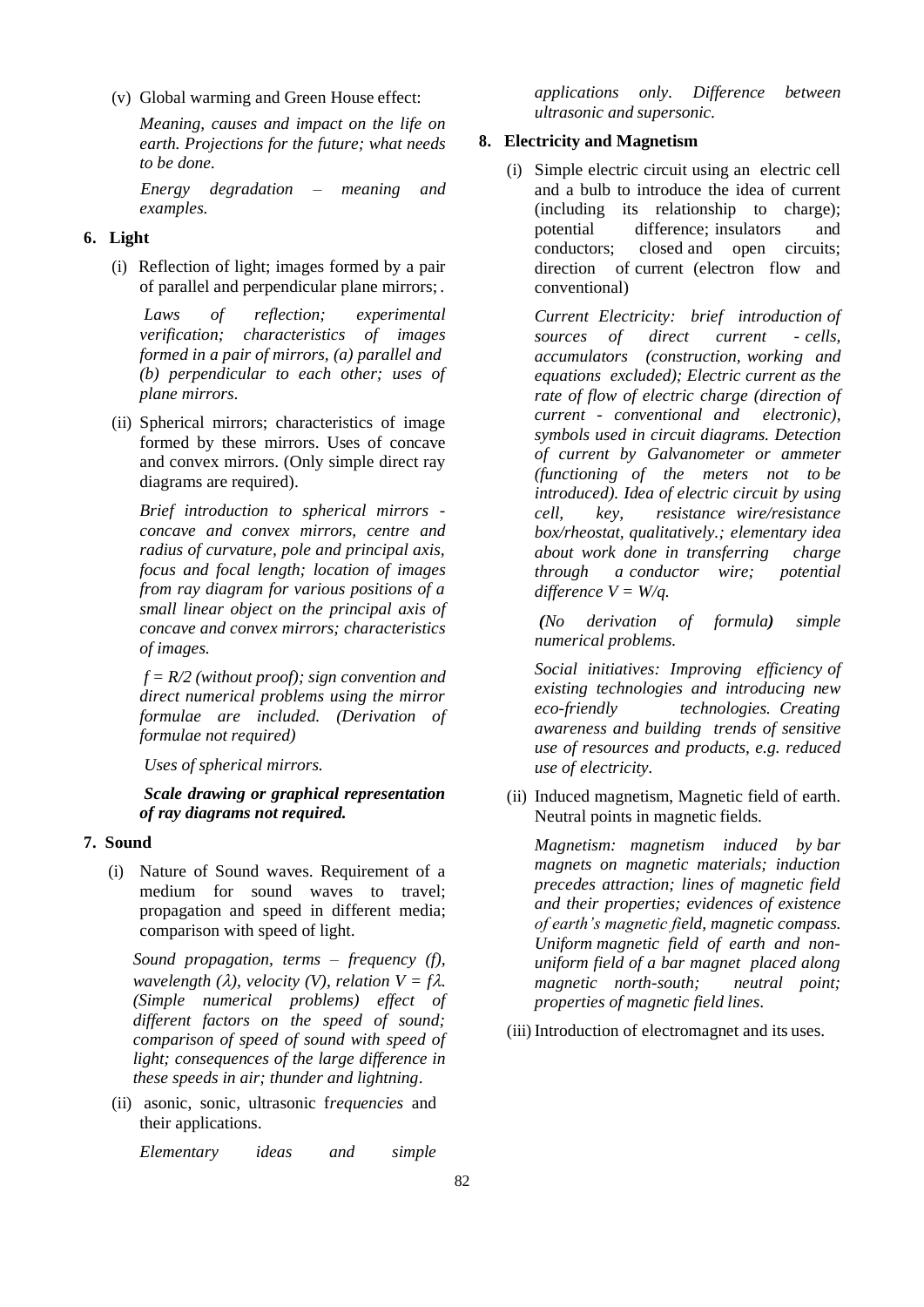# **INTERNAL ASSESSMENT OF PRACTICAL WORK**

Candidates will be asked to carry out experiments for which instructions are given. The experiments may be based on topics that are not included in the syllabus but theoretical knowledge will not be required. A candidate will be expected to be able to follow simple instructions, to take suitable readings and to present these readings in a systematic form. He/she may be required to exhibit his/her data graphically. Candidates will be expected to appreciate and use the concepts of least count, significant figures and elementary error handling.

A set of 6 to 10 experiments may be designed as given below or as found most suitable by the teacher. Students should be encouraged to record their observations systematically in a neat tabular form - in columns with column heads including units or in numbered rows as necessary. The final result or conclusion may be recorded for each experiment. Some of the experiments may be demonstrated (with the help of students) if these cannot be given to each student as lab experiments.

- 1. Determine the least count of the Vernier callipers and measure the length and diameter of a small cylinder (average of three sets) - may be a metal rod of length 2 to 3 cm and diameter 1 to 2 cm.
- 2. Determine the pitch and least count of the given screw gauge and measure the mean radius of the given wire, taking three sets of readings in perpendicular directions.
- 3. Measure the length, breadth and thickness of a glass block using a metre rule (each reading correct to a mm), taking the mean of three readings in each case. Calculate the volume of the block in cm<sup>3</sup> and m3. Determine the mass (not weight) of the block using any convenient balance in g and kg. Calculate the density of glass in cgs and SI units using mass and volume in the respective units. Obtain the relation between the two density units.
- 4. Measure the volume of a metal bob (the one used in simple pendulum experiments) from the readings of water level in a measuring cylinder using displacement method. Also calculate the

same volume from the radius measured using Vernier callipers. Comment on the accuracies.

- 5. Obtain five sets of readings of the time taken for 20 oscillations of a simple pendulum of lengths about 70, 80, 90, 100 and 110 cm; calculate the time periods  $(T)$  and their squares  $(T_2)$  for each length (1). Plot a graph of  $l$  vs. T<sub>2</sub>. Draw the best - fit straight - line graph. Also, obtain its slope. Calculate the value of g in the laboratory. It is  $4\pi$  *x* slope.
- 6. Take a beaker of water. Place it on the wire gauze on a tripod stand. Suspend two thermometers one with Celsius and the other with Fahrenheit scale. Record the thermometer readings at 5 to 7 different temperatures. You may start with icecold water, then allow it to warm up and then heat it slowly taking temperature (at regular intervals) as high as possible. Plot a graph of T<sup>F</sup> vs. TC. Obtain the slope. Compare with the theoretical value. Read the intercept on  $Tr$  axis for  $T_c = 0$ .
- 7. Using a plane mirror strip mounted vertically on a board, obtain the reflected rays for three rays incident at different angles. Measure the angles of incidence and angles of reflection. See if these angles are equal.
- 8. Place three object pins at different distances on a line perpendicular to a plane mirror fixed vertically on a board. Obtain two reflected rays (for each pin) fixing two pins in line with the image. Obtain the positions of the images in each case by extending backwards (using dashed lines), the lines representing reflected rays. Measure the object distances and image distances in the three cases. Tabulate. Are they equal? Generalize the result.
- 9. Obtain the focal length of a concave mirror (a) by distant object method, focusing its real image on a screen or wall and (b) by one needle method removing parallax or focusing the image of the illuminated wire gauze attached to a ray box. One could also improvise with a candle and a screen. Enter your observations in numbered rows.
- 10. Connect a suitable dc source (two dry cells or an acid cell), a key and a bulb (may be a small one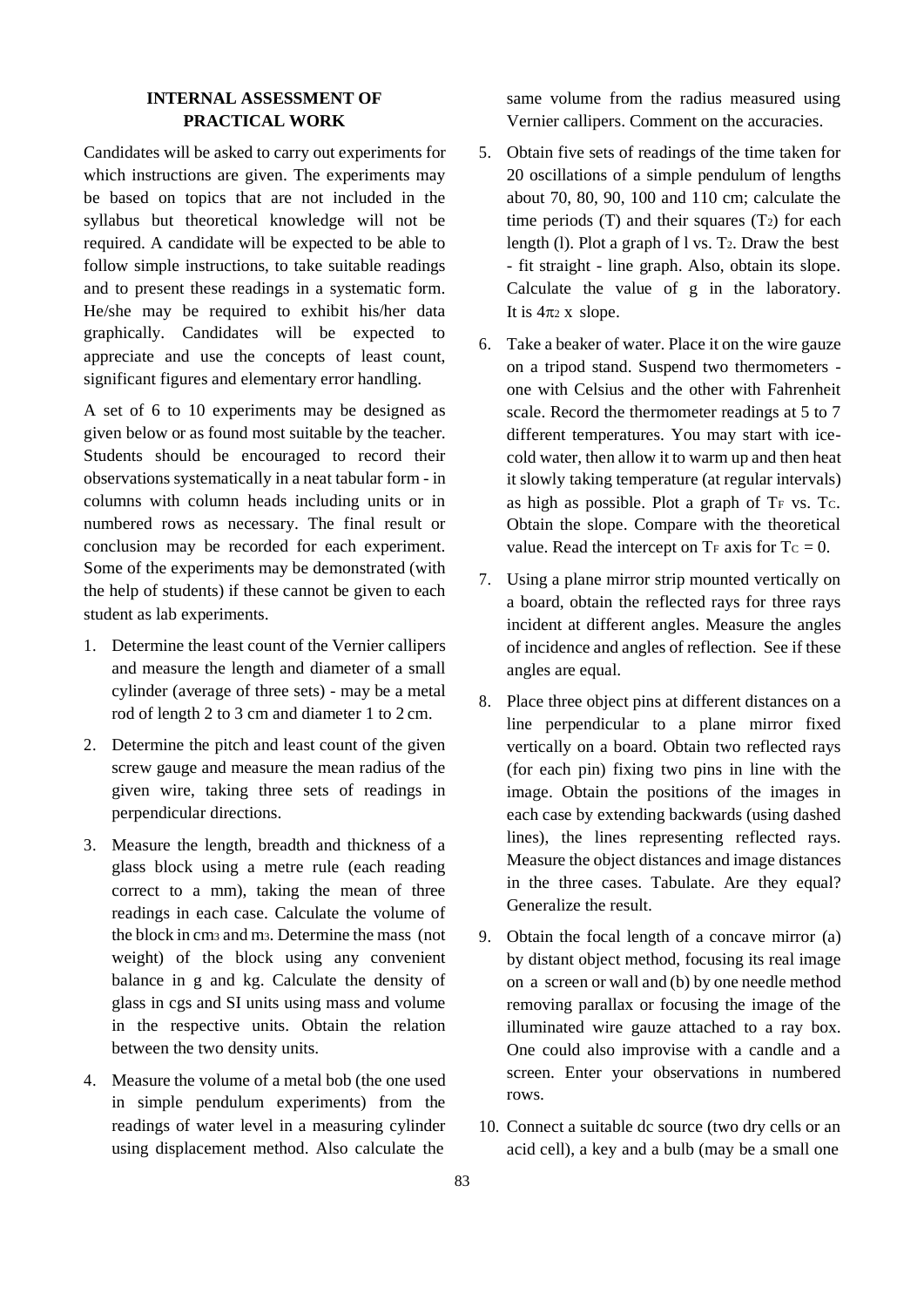used in torches) in series. Close the circuit by inserting the plug in the key. Observe the bulbas it lights up. Now open the circuit, connect another identical bulb in between the first bulb and the cell so that the two bulbs are in series. Close the key. Observe the lighted bulbs. How does the light from any one bulb compare with that in the first case when you had only one bulb? Disconnect the second bulb. Reconnect the circuit as in the first experiment. Now connect the second bulb across the first bulb. The two bulbs are connected in parallel. Observe the brightness of any one bulb. Compare with previous results. Draw your own conclusions regarding the current and resistance in the three cases.

11. Plot the magnetic field lines of earth (without any magnet nearby) using a small compass needle.

On another sheet of paper place a bar magnet with its axis parallel to the magnetic lines of the earth, i.e. along the magnetic meridian or magnetic north south. Plot the magnetic field in the region around the magnet. Identify the regions where the combined magnetic field of the magnet and the earth is (a) strongest, (b) very weak but not zero, and (c) zero. Why is neutral point, so called?

12. Using a spring balance obtain the weight (in N) of a metal ball in air and then completely immersed in water in a measuring cylinder. Note the volume of the ball from the volume of the water displaced. Calculate the upthrust from the first two weights. Also calculate the mass and then weight of the water displaced by the bob  $M=V.p$ ,  $W=mg$ ). Use the above result to verify Archimedes principle.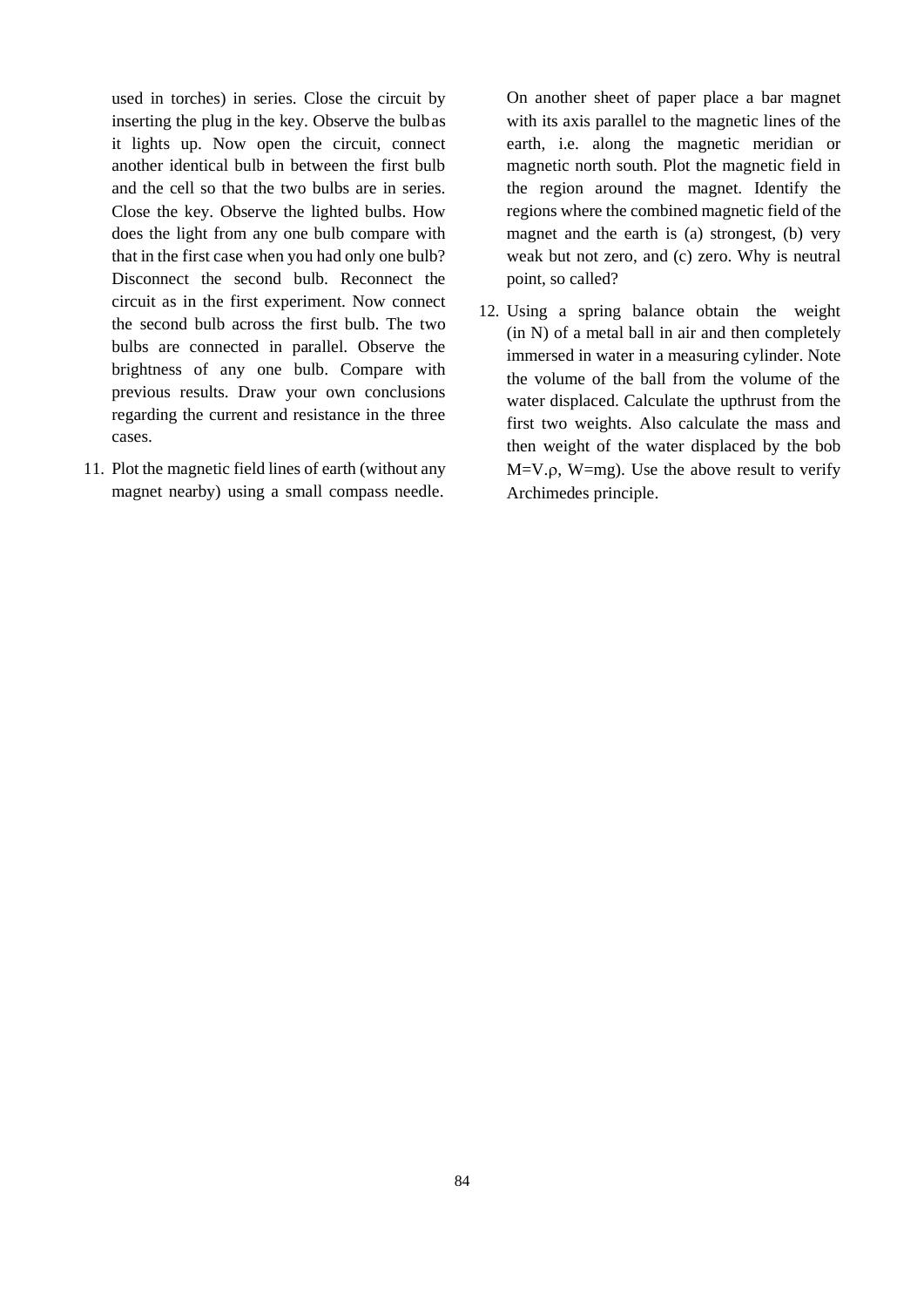*There will be one paper of two hours duration carrying 80 marks and Internal Assessment of practical work carrying 20 marks.*

*The paper will be divided into two sections, SectionI (40 marks) and Section II (40 marks).*

*Section I (compulsory) will contain short answer questions on the entire syllabus.*

*Section II will contain six questions. Candidates will be required to answer any four of these six questions.*

*Note: Unless otherwise specified, only SI Units are to be used while teaching and learning, as well as for answering questions.*

#### **1. Force, Work, Power and Energy**

(i) Turning forces concept; moment of a force; forces in equilibrium; centre of gravity; [discussions using simple examples and simple numerical problems].

*Elementary introduction of translationaland rotational motions; moment (turning effect) of a force, also called torque and its cgs and SI units; common examples - door, steering wheel, bicycle pedal, etc.; clockwise and anti-clockwise moments; conditions for a body to be in equilibrium ( translational and rotational); principle of moment and its verification using a metre rule suspended by two spring balances with slotted weights hanging from it; simple numerical problems; Centre of gravity (qualitative only) with examples of some regular bodies and irregular lamina.*

(ii) Uniform circular motion.

*As an example of constant speed, though acceleration (force) is present. Differences between centrifugal and centripetal force.*

(iii) Work, energy, power and their relation with force.

*Definition of work.*  $W = FS \cos\theta$ ; special *cases of*  $\theta = 0$ *<sup>0</sup>, 90<sup>0</sup>. W= mgh. Definition of energy, energy as work done. Various units of work and energy and their relation with SI units.[erg, calorie, kW h and eV]. Definition of Power, P=W/t; SI and cgs units; other units, kilowatt (kW), megawatt (MW) and gigawatt (GW); and horse power (1hp=746W) [Simple numerical problems on work, power and energy].*

(iv) Different types of energy (e.g. chemical energy, Mechanical energy, heat energy, electrical energy, nuclear energy, sound energy, light energy).

*Mechanical energy: potential energy U = mgh (derivation included) gravitational PE, examples; kinetic energy K= ½ mv<sup>2</sup> (derivation included); forms of kinetic energy: translational, rotational and vibrational - only simple examples. [Numerical problems on K and U only in case of translational motion]; qualitative discussions of electrical, chemical, heat, nuclear, light and sound energy, conversion from one form to another; common examples*.

(v) Machines as force multipliers; load, effort, mechanical advantage, velocity ratio and efficiency; simple treatment of levers, pulley systems showing the utility of each type of machine.

*Functions and uses of simple machines: Terms- effort E, load L, mechanical advantage MA = L/E, velocity ratio*   $VR = V_E/V_L = d_E / d_L$ *, input (W<sub>i</sub>), output*  $(W<sub>o</sub>)$ *, efficiency*  $(\eta)$ *, relation between*  $\eta$  *and MA, VR (derivation included); for all practical machines <1; MA < VR.*

*Lever: principle. First, second and third class of levers; examples: MA and VR in each case. Examples of each of these classes of levers as also found in the human body.*

*Pulley system: single fixed, single movable, block and tackle; MA, VR and in each case.*

(vi) Principle of Conservation of energy.

*Statement of the principle of conservation of energy: theoretical verification that*  $U + K =$ *constant for a freely falling body. Application of this law to simple pendulum (qualitative only); [simple numerical problems].*

#### **2. Light**

(i) Refraction of light through a glass block and a triangular prism - qualitative treatment of simple applications such as real and apparent depth of objects in water and apparent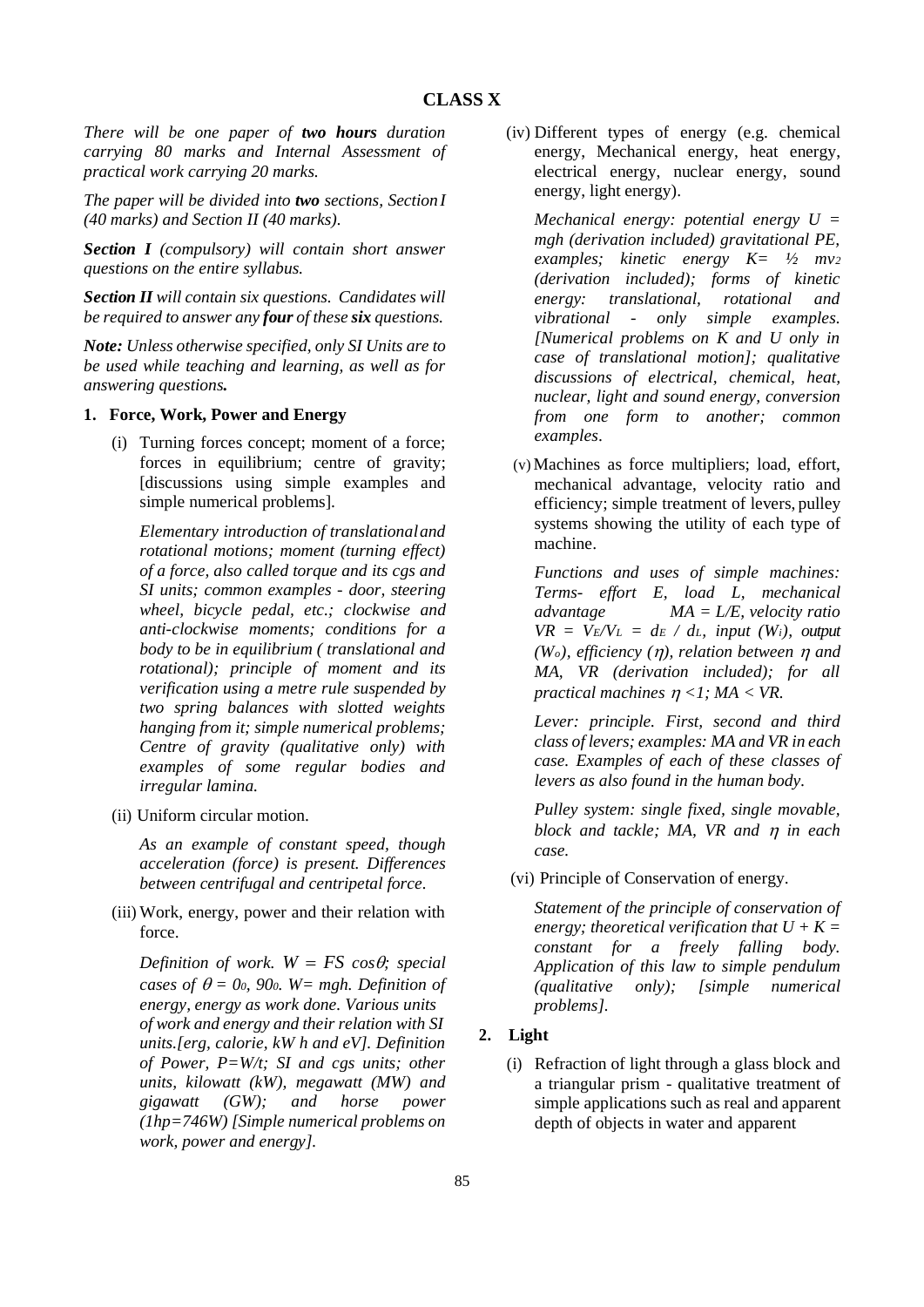bending of sticks in water. Applications of refraction of light.

*Partial reflection and refraction due to change in medium. Laws of refraction; the effect on speed (V), wavelength (* $\lambda$ *) and frequency (f) due to refraction of light; conditions for a light ray to pass undeviated. Values of speed of light (c) in vacuum, air, water and glass; refractive index*  $\mu = c/V$ *, V = f. Values of µ for common substances such as water, glass and diamond; experimental verification; refraction through glass block; lateral displacement; multiple images in thick glass plate/mirror; refraction through a glass prism simple applications: real and apparent depth of objects in water; apparent bending of a stick under water. (Simple numerical problems and approximate ray diagrams required).*

(ii) Total internal reflection: Critical angle; examples in triangular glass prisms; comparison with reflection from a plane mirror (qualitative only). Applications of total internal reflection.

*Transmission of light from a denser medium (glass/water) to a rarer medium (air) at different angles of incidence; critical angle*  $(C)$   $\mu = 1/\sin C$ . *Essential conditions for total internal reflection. Total internal reflection in a triangular glass prism; ray diagram, different cases - angles of prism (60º,60º,60º), (60º,30º,90º), (45º,45º,90º); use* of right angle prism to obtain  $\delta = 90^\circ$  and *180º (ray diagram); comparison of total internal reflection from a prism and reflection from a plane mirror.*

(iii) Lenses (converging and diverging)including characteristics of the images formed (using ray diagrams only); magnifying glass; location of images using ray diagrams and thereby determining magnification.

*Types of lenses (converging and diverging), convex and concave, action of a lens as a set of prisms; technical terms; centre of curvature, radii of curvature, principal axis, foci, focal plane and focal length; detailed study of refraction of light in spherical lenses through ray diagrams; formation of images principal rays or construction rays; location of images from ray diagram for various positions of a small linear object on the principal axis; characteristics of images.*

*Sign convention and direct numerical problems using the lens formula are included (derivation of formula not required).*

# *Scale drawing or graphical representation of ray diagrams not required.*

*Power of a lens (concave and convex) – [simple direct numerical problems]: magnifying glass or simple microscope: location of image and magnification from ray diagram only [formula and numerical problems not included]. Applications of lenses.*

(iv) Using a triangular prism to produce a visible spectrum from white light; Electromagnetic spectrum. Scattering of light.

*Deviation produced by a triangular prism; dependence on colour (wavelength) of light; dispersion and spectrum; electromagnetic spectrum: broad classification (names only arranged in order of increasing wavelength); properties common to all electromagnetic radiations; properties and uses of infrared and ultraviolet radiation. Simple application of scattering of light e.g. blue colour of the sky.*

## **3. Sound**

*(i)* Reflection of Sound Waves; echoes: their use; simple numerical problems on echoes*.*

*Production of echoes, condition for formation of echoes; simple numerical problems; use of echoes by bats, dolphins, fishermen, medical field. SONAR*.

- *(ii)* Natural vibrations, Damped vibrations, Forced vibrations and Resonance - a special case of forced vibrations. *Meaning and simple applications of natural, damped, forced vibrations and resonance.*
- (iii) Loudness, pitch and quality of sound:

*Characteristics of sound: loudness and intensity; subjective and objective nature of these properties; sound level in db (as unit only); noise pollution; interdependence of: pitch and frequency; quality and waveforms (with examples)*.

# **4. Electricity and Magnetism**

(i) Ohm's Law; concepts of emf, potential difference, resistance; resistances in series and parallel, internal resistance.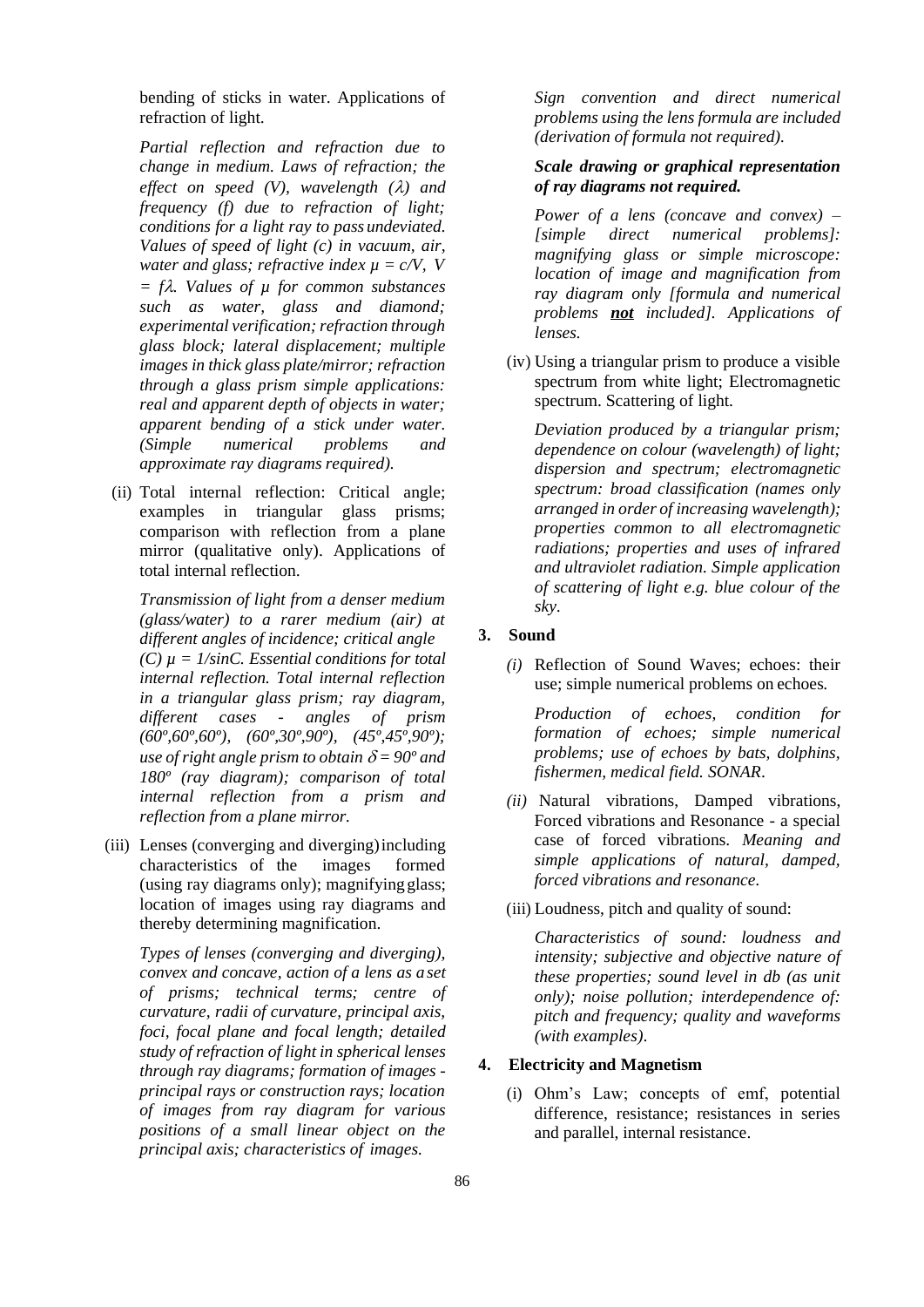*Concepts of pd (V), current (I), resistance (R) and charge (Q). Ohm's law: statement, V=IR; SI units; experimental verification; graph of V vs I and resistance from slope; ohmic and non-ohmic resistors, factors affecting resistance (including specific resistance) and internal resistance; super conductors, electromotive force (emf); combination of resistances in series and parallel and derivation of expressions for equivalent resistance. Simple numerical problems using the above relations. [Simple network of resistors].*

(ii) Electrical power and energy.

*Electrical energy; examples of heater, motor, lamp, loudspeaker, etc. Electrical power; measurement of electrical energy, W = QV = VIt from the definition of pd. Combining with ohm's law*  $W = VIt = I_2 Rt = (V_2/R)t$  *and electrical power*  $P = (W/t) = VI = I_2R = V_2/R$ . *Units: SI and commercial; Power rating of common appliances, household consumption of electric energy; calculation of total energy consumed by electrical appliances; W = Pt*   $(kilowatt \times hour = kW h)$ , *[simple numerical*] *problems].*

(iii) Household circuits – main circuit; switches; fuses; earthing; safety precautions; three-pin plugs; colour coding of wires.

*House wiring (ring system), power distribution; main circuit (3 wires-live, neutral, earth) with fuse / MCB, main switch and its advantages - circuit diagram; twoway switch, staircase wiring, need for earthing, fuse, 3-pin plug and socket; Conventional location of live, neutral and earth points in 3 pin plugs and sockets. Safety precautions, colour coding of wires.*

(iv) Magnetic effect of a current (principles only, laws not required); electromagnetic induction (elementary); transformer.

*Oersted's experiment on the magnetic effect of electric current; magnetic field (B) and field lines due to current in a straight wire (qualitative only), right hand thumb rule – magnetic field due to a current in a loop; Electromagnets: their uses; comparisons with a permanent magnet; Fleming's Left Hand Rule, the DC electric motor- simple sketch of main parts (coil, magnet, split ring commutators and brushes); brief description and type of energy transfer(working not*

*required): Simple introduction to electromagnetic induction; frequency of AC in house hold supplies , Fleming's Right Hand Rule, AC Generator - Simple sketch of main parts, brief description and type of energy transfer(working not required). Advantage of AC over DC. Transformer- its types, characteristics of primary and secondary coils in each type (simple labelled diagram and its uses).*

# **5. Heat**

(i) Calorimetry: meaning, specific heat capacity; principle of method of mixtures; Numerical Problems on specific heat capacity using heat loss and gain and the method of mixtures.

*Heat and its units (calorie, joule), temperature and its units (oC, K); thermal (heat) capacity*  $C' = Q/\Delta T$ *... (SI unit of C): Specific heat Capacity C =*  $Q/m\Delta T$  *(SI unit of C) Mutual relation between Heat Capacity and Specific Heat capacity, values of C for some common substances (ice, water and copper). Principle of method of mixtures including mathematical statement. Natural phenomenon involving specific heat. Consequences of high sp. heat of water. [Simple numerical problems].*

(ii) Latent heat; loss and gain of heat involving change of state for fusion only.

*Change of phase (state); heating curve for water; latent heat; specific latent heat of fusion (SI unit). Simple numerical problems. Common physical phenomena involving latent heat of fusion*.

## **6. Modern Physics**

*(i)* Radioactivity and changes in the nucleus; background radiation and safetyprecautions*.*

*Brief introduction (qualitative only) of the nucleus, nuclear structure, atomic number (Z), mass number (A). Radioactivity as spontaneous disintegration.*  $\alpha$ ,  $\beta$  and  $\gamma$ -their *nature and properties; changes within the nucleus. One example each of*  $\alpha$  *and*  $\beta$  *decay with equations showing changes in Z and A. Uses of radioactivity - radio isotopes. Harmful effects. Safety precautions. Background radiation.*

*Radiation: X-rays; radioactive fallout from nuclear plants and other sources.*

*Nuclear Energy: working on safe disposal of waste. Safety measures to be strictly reinforced.*

*(ii)* Nuclear fission and fusion; basic introduction and equations*.*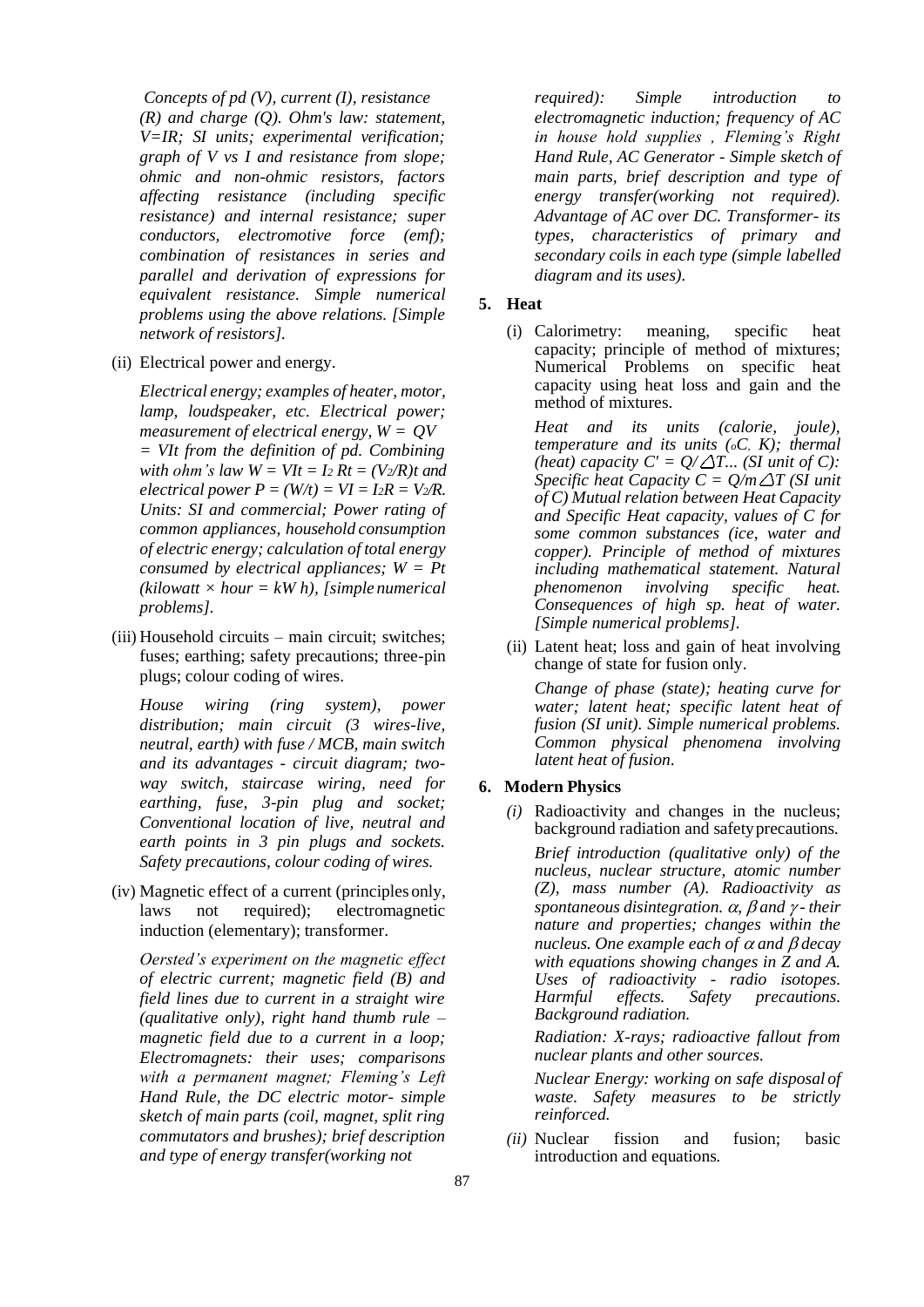# **A NOTE ON SI UNITS**

SI units (*Systeme International d'Unites*) were adopted internationally in 1968.

#### **Fundamental units**

The system has seven fundamental (or basic) units, one for each of the fundamental quantities.

| <b>Fundamental quantity</b> | Unit        |               |
|-----------------------------|-------------|---------------|
|                             | <b>Name</b> | <b>Symbol</b> |
| <b>Mass</b>                 | kilogram    | kg            |
| Length                      | metre       | m             |
| Time                        | second      | s             |
| Electric current            | ampere      | А             |
| Temperature                 | kelvin      | K             |
| Luminous intensity          | candela     | cd            |
| Amount of substance         | mole        | mol           |

## **Derived units**

These are obtained from the fundamental units by multiplication or division; no numerical factors are involved. Some derived units with complex names are:

| <b>Derived</b> | Unit                               |                |  |
|----------------|------------------------------------|----------------|--|
| quantity       | <b>Name</b>                        | <b>Symbol</b>  |  |
| Volume         | cubic metre                        | m <sup>3</sup> |  |
| Density        | kilogram per cubic metre           | $kg.m-3$       |  |
| Velocity       | metre per second                   | m.s.1          |  |
| Acceleration   | metre per second squared           | $m. s-2$       |  |
| Momentum       | kilogram<br>metre<br>per<br>second | kg.m.s.1       |  |

Some derived units are given special names due to their complexity when expressed in terms of the fundamental units, as below:

| <b>Derived quantity</b> | Unit        |                             |
|-------------------------|-------------|-----------------------------|
|                         | <b>Name</b> | <b>Symbol</b>               |
| Force                   | newton      | N                           |
| Pressure                | pascal      | Pa                          |
| Energy, Work            | joule       | J                           |
| Power                   | watt        | W                           |
| Frequency               | hertz       | Hz                          |
| Electric charge         | coulomb     | $\mathcal{C}_{\mathcal{C}}$ |
| Electric resistance     | ohm         | Ω                           |
| Electromotive force     | volt        | V                           |

When the unit is named after a person, the *symbol* has a capital letter.

# **Standard prefixes**

Decimal multiples and submultiples are attached to units when appropriate, as below:

| <b>Multiple</b> | <b>Prefix</b> | <b>Symbol</b> |
|-----------------|---------------|---------------|
| 10 <sub>9</sub> | giga          | G             |
| 10 <sub>6</sub> | mega          | M             |
| 10 <sub>3</sub> | kilo          | k             |
| $10^{-1}$       | deci          | d             |
| $10^{-2}$       | centi         | $\mathbf c$   |
| $10^{-3}$       | milli         | m             |
| $10^{-6}$       | micro         | μ             |
| $10^{-9}$       | nano          | n             |
| $10^{-12}$      | pico          | p             |
| $10^{-15}$      | femto         | f             |

# **INTERNAL ASSESSMENT OF PRACTICAL WORK**

Candidates will be asked to carry out experiments for which instructions will be given. The experiments may be based on topics that are not included in the syllabus but theoretical knowledge will not be required. A candidate will be expected to be able to follow simple instructions, to take suitable readings and to present these readings in a systematic form. He/she may be required to exhibit his/her data graphically. Candidates will be expected to appreciate and use the concepts of least count, significant figures and elementary error handling.

- Note: Teachers may design their own set of experiments, preferably related to the theory syllabus. A comprehensive list is suggested below.
- 1. Lever There are many possibilities with a meter rule as a lever with a load (known or unknown) suspended from a point near one end (say left), the lever itself pivoted on a knife edge, use slotted weights suspended from the other (right) side for effort.

Determine the mass of a metre rule using a spring balance or by balancing it on a knife edge at some point away from the middle and a 50g weight on the other side. Next pivot (F) the metre rule at the 40cm, 50cm and 60cm mark, each time suspending a load L or the left end and effort E